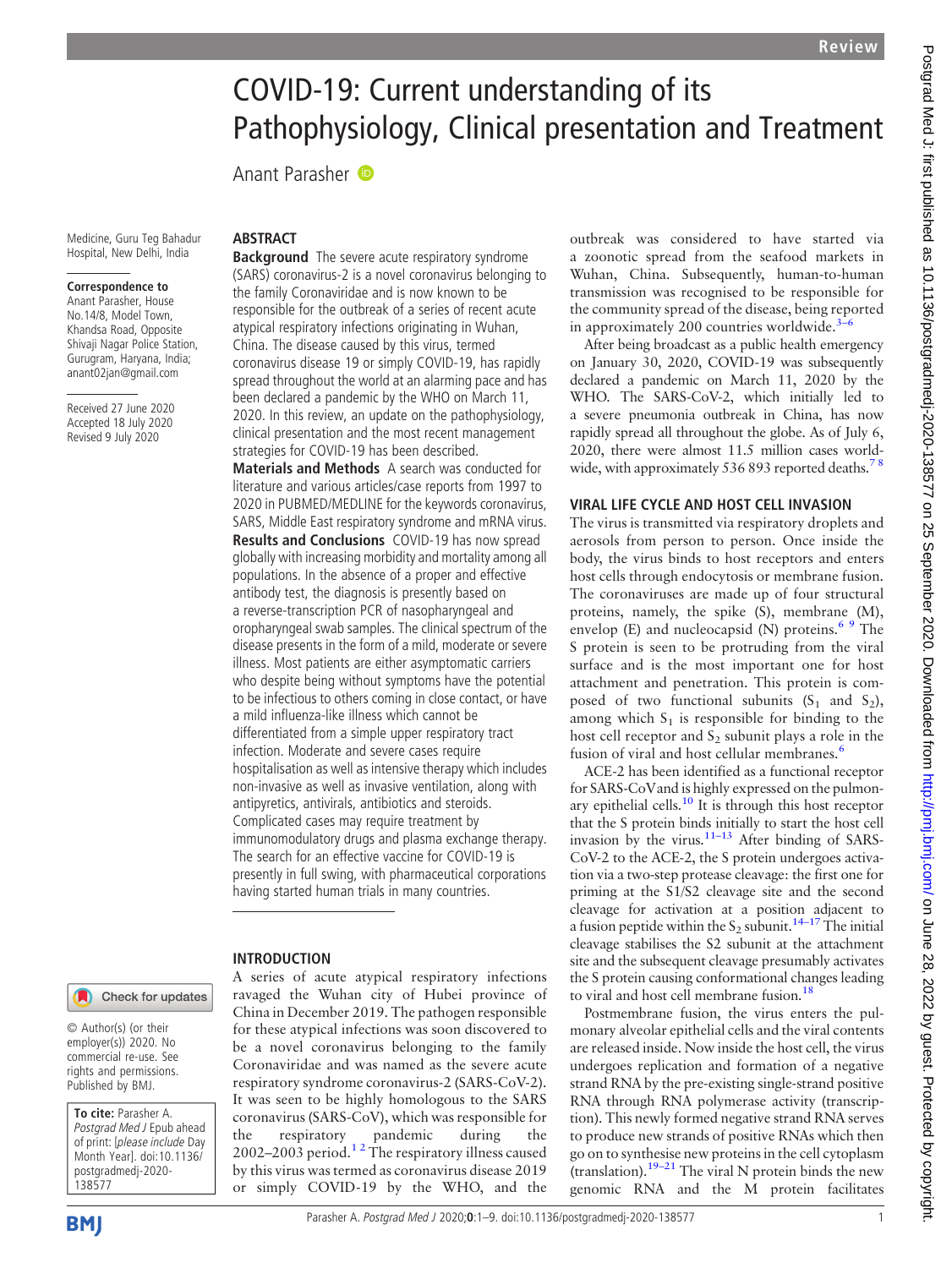integration to the cellular endoplasmic reticulum. These newly formed Nucleocapsids are then enclosed in the ER membrane and transported to the lumen, from where they are transported via golgi vesicles to the cell membrane and then via exocytosis to the extracellular space. The new viral particles are now ready to invade the adjacent epithelial cells as well as for providing fresh infective material for community transmission via respiratory droplets.<sup>6</sup> An overview of the viral life cycle is shown in [figure 1](#page-1-0).

#### DISEASE PATHOPHYSIOLOGY

Although much has been discovered regarding the transmission and presentation, less is known about the pathophysiology of COVID-19. An overview of the disease pathophysiology has been shown in [figure 2.](#page-1-1)<sup>6</sup> <sup>22</sup> <sup>23</sup>

#### ASYMPTOMATIC PHASE

The SARS-CoV-2 which is received via respiratory aerosols binds to the nasal epithelial cells in the upper respiratory tract. The main host receptor for viral entry into cells is the ACE-2, which is seen to be highly expressed in adult nasal epithelial cells.<sup>[24 25](#page-7-9)</sup> The virus undergoes local replication and propagation, along with the infection of ciliated cells in the conducting airways.<sup>[26](#page-7-10)</sup> This stage lasts a couple of days and the immune response generated during this phase is a limited one. In spite of having a low viral load at this time, the individuals are highly infectious, and the virus can be detected via nasal swab testing.

#### INVASION AND INFECTION OF THE UPPER RESPIRATORY TRACT

In this stage, there is migration of the virus from the nasal epithelium to the upper respiratory tract via the conducting airways. Due to the involvement of the upper airways, the disease manifests with symptoms of fever, malaise and dry cough. There is a greater immune response during this phase involving the release of C-X-C motif chemokine ligand 10 (CXCL-10) and interferons

<span id="page-1-0"></span>

Figure 1 The severe acute respiratory syndrome coronavirus-2 life cycle.

<span id="page-1-1"></span>

Figure 2 Pathophysiology of COVID-19. CXCL-10, C-X-C motif chemokine ligand 10; IFN, interferon; IL, interleukin; MCP-1, monocyte chemoattractant protein-1; MIP-1 $\alpha$ , macrophage inflammatory protein-1 $\alpha$ ; SARS-CoV-2, severe acute respiratory syndrome coronavirus-2; TNF-α, tumour necrosis factor-α; G-CSF, granulocyte colony-stimulating factor; GM-CSF, granulocyte-macrophage colony-stimulating factor.

(IFN- $\beta$  and IFN- $\lambda$ ) from the virus-infected cells.<sup>[27](#page-7-11)</sup> The majority of patients do not progress beyond this phase as the mounted immune response is sufficient to contain the spread of infection.

## INVOLVEMENT OF THE LOWER RESPIRATORY TRACT AND PROGRESSION TO ACUTE RESPIRATORY DISTRESS SYNDROME (ARDS)

About one-fifth of all infected patients progress to this stage of disease and develop severe symptoms. The virus invades and enters the type 2 alveolar epithelial cells via the host receptor ACE-2 and starts to undergo replication to produce more viral Nucleocapsids. The virus-laden pneumocytes now release many different cytokines and inflammatory markers such as interleukins (IL-1, IL-6, IL-8, IL-120 and IL-12), tumour necrosis factor-α (TNF-α), IFN-λ and IFN-β, CXCL-10, monocyte chemoattractant protein-1 (MCP-1) and macrophage inflammatory protein-1α (MIP-1α). This 'cytokine storm' acts as a chemoattractant for neutrophils, CD4 helper T cells and CD8 cytotoxic T cells, which then begin to get sequestered in the lung tissue. These cells are responsible for fighting off the virus, but in doing so are responsible for the subsequent inflammation and lung injury. The host cell undergoes apoptosis with the release of new viral particles, which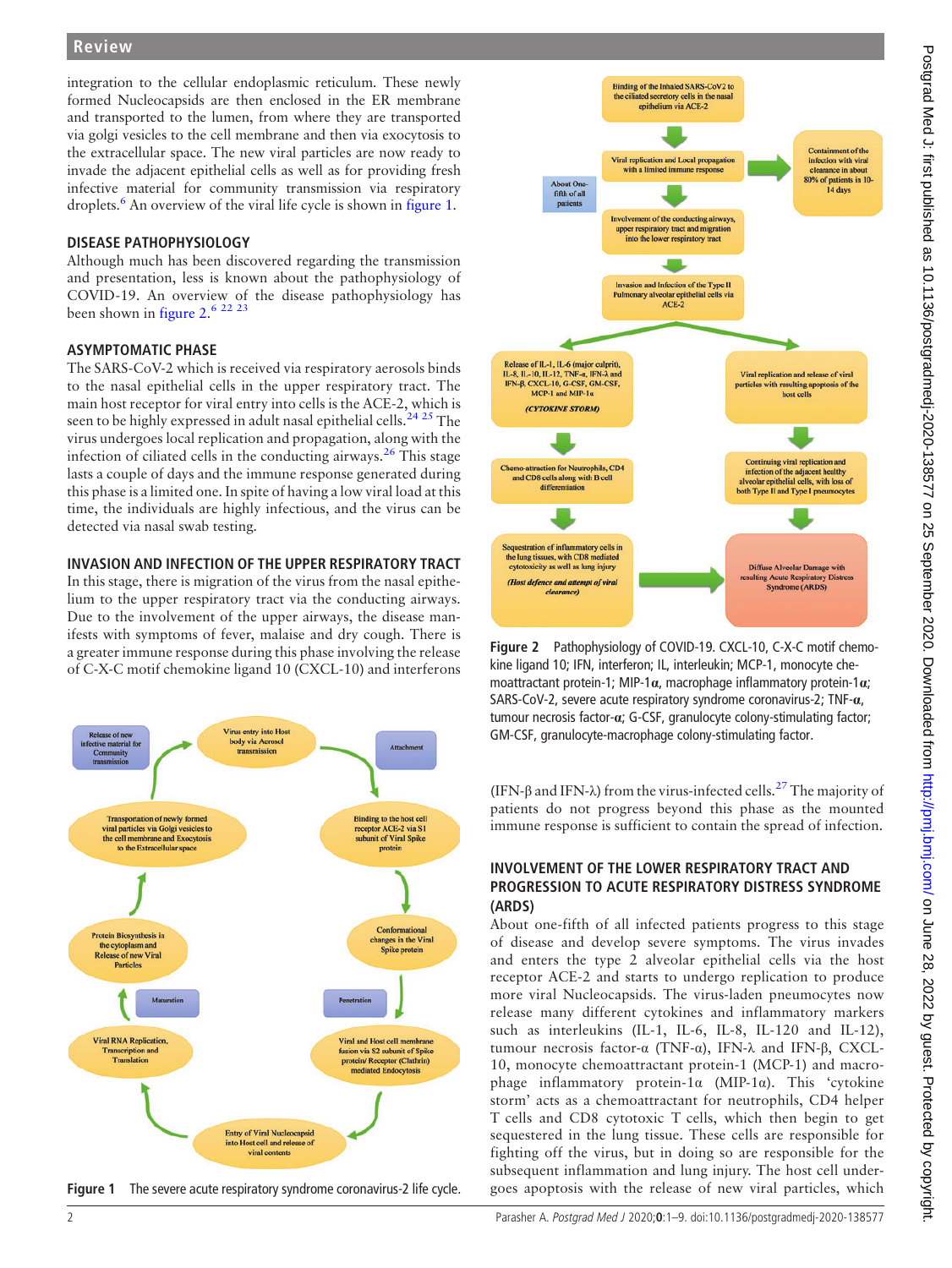then infect the adjacent type 2 alveolar epithelial cells in the same manner. Due to the persistent injury caused by the sequestered inflammatory cells and viral replication leading to loss of both type 1 and type 2 pneumocytes, there is diffuse alveolar damage eventually culminating in an acute respiratory distress syndrome.<sup>6 2</sup>

## VIRAL TRANSMISSION AND CLINICAL FEATURES

COVID-19 virus is mainly spread from person to person via respiratory droplet transmission, which occurs when a person is in close contact with someone who is actively coughing or sneezing. This occurs through exposure of the mucosal surfaces of the host, that is, eyes, nose and mouth, to the incoming infective respiratory droplets. $329-33$  Transmission of the virus may also occur through fomites used by or used on the infected individual such as bedsheets, blankets, kitchen utensils, thermometers and stethoscopes. Airborne transmission has not been reported for COVID-19, except in specific circumstances in which procedures that generate aerosols are performed, that is, endotracheal intubation, bronchoscopy, open suctioning, nebulisation with oxygen, bronchodilators or steroids, bag and mask ventilation before intubation, tracheostomy and cardiopulmonary resuscitation.<sup>29</sup><sup>33</sup><sup>34</sup>

The incubation period of COVID-19, which is the time period from exposure to the virus to symptom onset, is 5–6 days, but can be up to 14 days. During this period, also known as the 'presymptomatic' period, the infected individuals can be contagious and transmit the virus to healthy individuals in the population.<sup>35</sup> The patients of COVID-19 belong mostly to the 40–70 years age group, and most commonly present with fever, body aches, breathlessness, malaise and dry cough, although patients may present with asymptomatic, mild, moderate or severe disease [\(table 1](#page-2-0)).<sup>1 36-39</sup> Some patients may also present with gastrointestinal symptoms such as abdominal pain, vomiting and loose stools.<sup>40 41</sup> The complications seen in patients with COVID-19 infection are caused mostly due to the 'cytokine storm' and are summarised in [table 2.](#page-2-1)<sup>[42](#page-8-2)</sup>

# DIAGNOSIS AND IMAGING

## Molecular tests (RT-PCR)

Samples are collected from the upper respiratory tract via nasopharyngeal and oropharyngeal swabs and from the lower respiratory tract via expectorated sputum and bronchoalveolar lavage (only for mechanically ventilated patients). After being stored at 4°C, the samples are sent to the laboratory where amplification of the viral genetic material is done through a reverse-transcription process.[6](#page-7-3) This involves the synthesis of a double-stranded DNA

<span id="page-2-0"></span>

| Clinical spectrum of COVID-19 disease <sup>1</sup> 36-41<br>Table 1 |                                                                                                                                         |  |
|---------------------------------------------------------------------|-----------------------------------------------------------------------------------------------------------------------------------------|--|
| Severity of<br>disease                                              | <b>Presentation</b>                                                                                                                     |  |
| Asymptomatic                                                        | $\triangleright$ No clinical symptoms<br>Positive nasal swab test<br>$\triangleright$ Normal chest X-ray                                |  |
| Mild illness                                                        | Ever, sore throat, dry cough, malaise and body aches or<br>ightharpoonup Nausea, vomiting, abdominal pain, loose stools                 |  |
| Moderate<br>illness                                                 | Symptoms of pneumonia (persistent fever and cough)<br>without hypoxemia<br>Significant lesions on high-resolution CT chest              |  |
| Severe illness                                                      | $\triangleright$ Pneumonia with hypoxemia (SpO <sub>2</sub> < 92%)                                                                      |  |
| Critical state                                                      | Acute respiratory distress syndrome, along with shock,<br>coagulation defects, encephalopathy, heart failure and<br>acute kidney injury |  |

<span id="page-2-1"></span>

| Table 2 Complications seen in patients with COVID-19 <sup>42</sup> |                                                                                                                                                                                                                         |  |
|--------------------------------------------------------------------|-------------------------------------------------------------------------------------------------------------------------------------------------------------------------------------------------------------------------|--|
| <b>Frequency</b>                                                   | Complication                                                                                                                                                                                                            |  |
| Commonly seen                                                      | Acute respiratory distress syndrome<br>Acute respiratory failure<br>Sepsis<br>Disseminated intravascular coagulation<br>$\blacktriangleright$ Acute liver and kidney injury<br>$\blacktriangleright$ Pulmonary embolism |  |
| Rare                                                               | $\blacktriangleright$ Rhabdomyolysis<br>Multisystem inflammatory syndrome<br>$\blacktriangleright$ Aspergillosis<br>Pancreatitis<br>Autoimmune haemolytic anaemia<br>$\blacktriangleright$ Neurological complications   |  |

molecule from the existing viral RNA by either reversetranscription PCR (RT-PCR) or a real-time RT-PCR.<sup>43</sup> <sup>44</sup> Finally, the conserved portions of the SARS-CoV-2 genetic code are identified on the amplified genetic material.<sup>[6](#page-7-3)</sup>

The test is recommended to be repeated for verification in cases of a positive test and again to confirm viral clearance in COVID-19 positive cases. The sensitivity of these tests is not very high, that is, approximately 53.3% of COVID-19-confirmed patients had positive oropharyngeal swabs, and about 71% of patients came out to be RT-PCR positive with sputum samples.<sup>[45 46](#page-8-4)</sup> The RT-PCR results usually show positivity after 2-8 days.<sup>47</sup>

#### Serology

Till date, no effective antibody test has been developed. A centers for disease control and prevention (CDC) research on a test developed by the US Vaccine Research Centre at the National Institutes of Health is ongoing, which seems to have a specificity higher than 99% with a sensitivity of  $96\%$  $96\%$  $96\%$ .

#### Blood tests

- ► A normal or decreased white blood cell count (and lymphopenia) can be observed in many cases, which is also considered to be indicative of a worse prognosis.
- ► Increased levels of lactate dehydrogenase, C reactive protein, creatine kinase (CK MB and CK MM), aspartate amino-transferase and alanine amino-transferase can be seen.<sup>[6](#page-7-3)</sup>
- ► Increased D-dimer levels and an elevated neutrophil-to-lymphocyte ratio are seen in some patients.<sup>[48](#page-8-6)</sup>
- ► Coagulation abnormalities can be observed in severe cases, as indicated by increase in prothrombin time and international normalised ratio.

## Chest X-ray

Chest X-ray is usually inconclusive in the early stages of the disease and might not show any significant changes. As the infection progresses, bilateral multifocal alveolar opacities are observed, which may also be associated with pleural effusion.<sup>[6](#page-7-3)</sup>

## CT

High-resolution CT (HRCT) is extremely sensitive and the method of choice for diagnosing COVID-19 pneumonia, even in initial stages of the illness. The most commonly seen features are multifocal bilateral 'ground-glass' areas associated with consolidation and a patchy peripheral distribution, with greater involvement of the lower lobes. A 'reversed halo sign' is also seen in some patients, which is identified as a focal area of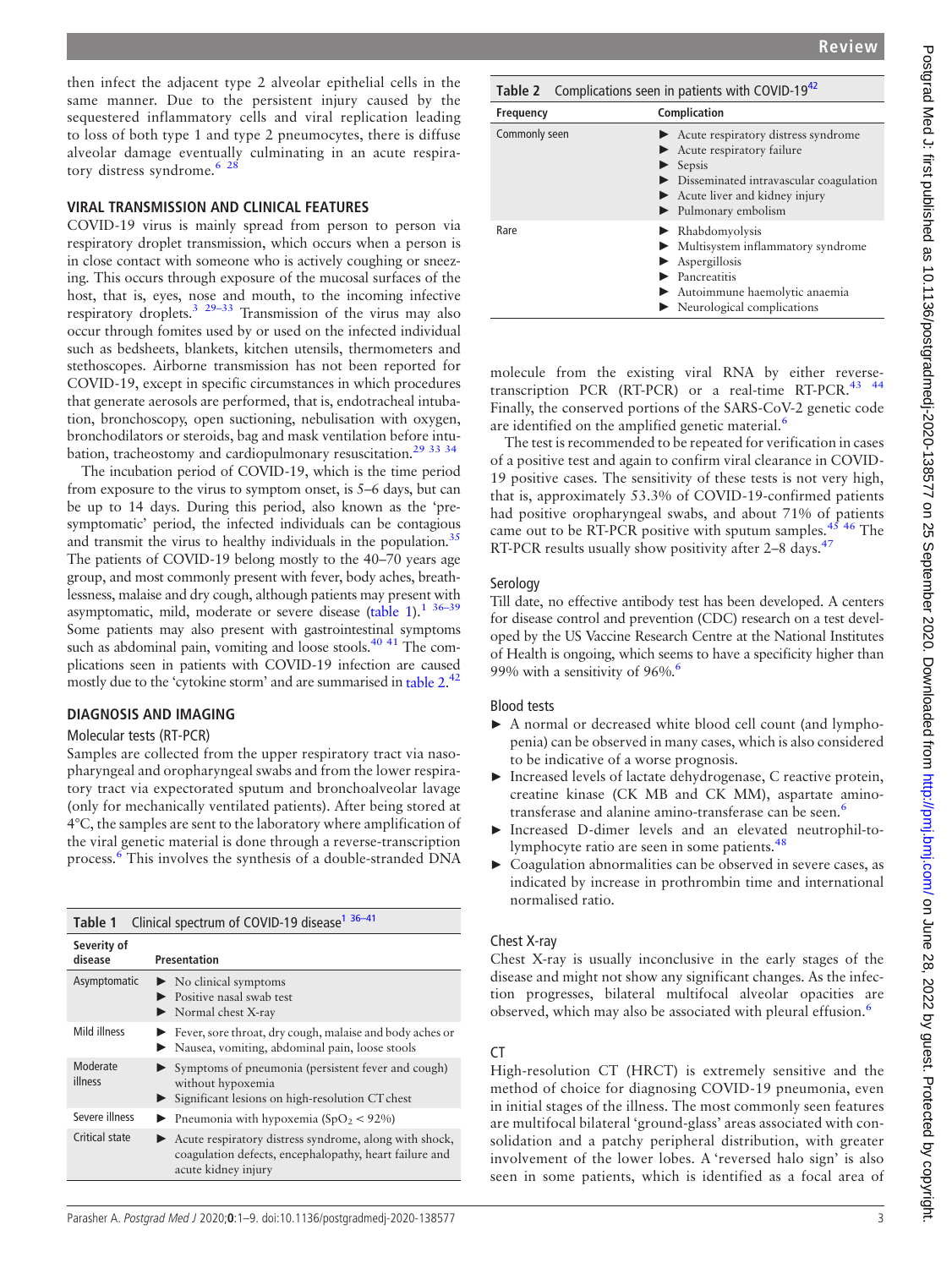patchy opacities surrounded by a peripheral ring with consolidation. Other findings include pleural effusion, cavitation, calcification, and lymphadenopathy.[6](#page-7-3)

A brief summary of all investigations designed for COVID-19 is given in [table 3.](#page-3-0)

#### MANAGEMENT STRATEGIES

As no vaccine is presently available for COVID-19, the treatment is mainly symptomatic and supportive in most cases. Initially, the patient presenting to the emergency is categorised into mild, moderate or severe according to the symptoms on presentation. Most patients present with mild-to-moderate symptoms such as fever, persistent dry cough, body aches and occasional breathlessness. A small fraction of patients may also present with acute respiratory failure and acute respiratory distress syndrome with associated sepsis or multiorgan failure. The complete management protocol for patients with COVID-19 is depicted in [figure 3.](#page-3-1)

#### Mild cases (SpO<sub>2</sub> levels of  $94\% - 97\%$  in room air)

#### Oxygen therapy via nasal cannula/simple face mask/venturi mask/ non-rebreather mask

For management of patients presenting with respiratory distress due to COVID-19, the emergency room should be well-stocked with functioning oxygen systems, pulse oximeters and single-use disposable oxygen-delivering interfaces such as nasal cannulas, simple face masks, venturi masks, non-rebreather (NRB) masks and masks with reservoir bag.<sup>[49](#page-8-7)</sup>

Oxygen therapy is started with the arrival of the patient in the emergency and is administered according to the severity of presentation. For patients presenting with mild breathlessness and a SpO<sub>2</sub> level between 94% and 97%, a simple face mask or a nasal cannula can be used for oxygen delivery. In patients maintaining a  $SpO<sub>2</sub>< 94%$ , patients with chronic obstructive pulmonary disease (COPD), a respiratory rate >30/min or persistent dyspnoea, oxygen is to be administered via a 40% venturi mask to ensure

<span id="page-3-0"></span>

| Investigations for COVID-19<br>Table 3 |                                                                                                                                                                                                                                                                 |  |  |
|----------------------------------------|-----------------------------------------------------------------------------------------------------------------------------------------------------------------------------------------------------------------------------------------------------------------|--|--|
| Investigation                          | <b>Remarks</b>                                                                                                                                                                                                                                                  |  |  |
| Basic blood work                       | Decreased WBC count as well as lymphopenia<br>Increased levels of AST and ALT, LDH and CRP<br>Increased D-dimer<br>Increased PT/INR                                                                                                                             |  |  |
| Molecular testing via<br>RT-PCR        | Techniques employed are RT-PCR and rRT-PCR<br>▶<br>which amplify viral genetic material obtained via<br>nasal swab<br>$\blacktriangleright$ Poor sensitivity<br>Repeat testing required for verification of viral<br>clearance                                  |  |  |
| Chest X-ray                            | No significant findings early in the disease<br>Bilateral patchy opacities in advanced disease                                                                                                                                                                  |  |  |
| <b>HRCT</b> chest                      | Multifocal bilateral 'ground or ground-glass' areas<br>associated with consolidation areas with patchy<br>distribution<br>$\blacktriangleright$ 'Reverse halo' sign<br>Cavitation, calcification and lymphadenopathy<br>High sensitivity for COVID-19 diagnosis |  |  |
| Serology/antibody<br>testing           | Further research still required for a proper/sensi-<br>tive antibody test                                                                                                                                                                                       |  |  |

ALT, alanine amino-transferase; AST, aspartate amino-transferase; CRP, C reactive protein; HRCT, high-resolution CT; INR, international randomised ratio; LDH, lactate dehydrogenase; PT, prothrombin time; RT-PCR, reverse-transcription PCR; rRT-PCR, real-time reversetranscriptionPCR; WBC, white blood count.

<span id="page-3-1"></span>

Figure 3 Treatment protocol for patients with COVID-19. RR, respiratory rate; SpO2, oxygen saturation; HCQS, hydroxychloroquine; ECG, electrocardiogram; HFNO, high flow nasal oxygen; NIV, non-invasive ventilation; I/V, intravenous; LMWH, low molecular weight heparin; CBC, complete blood count; LDH, lactate dehydrogenase; CRP, c- reactive protein; ICU, intensive care unit; ARDS, acute respiratory distress syndrome.

a higher level of fixed oxygen delivery. Reassessment is to be done after 10 min and if stable again at [6](#page-7-3) hours.<sup>6</sup> If there is little or no improvement after 6 hours on a venturi mask, non-invasive ventilation (NIV) is to be considered. $6$  NRB masks limit the dispersion of aerosol, thereby offering a safer alternative for supplemental oxygen delivery.<sup>[50](#page-8-8)</sup>

In addition to oxygen therapy, mild cases may be managed on a symptomatic basis with antipyretics (acetaminophen) for fever and pain, oral fluid supplementation and adequate nutrition. Hydroxychloroquine (HCQS) may be considered for cases having high-risk features such as age greater than 60 years and comorbidities such as morbid obesity, hypertension, COPD, diabetes, chronic kidney/liver disease and cerebrovascular disease.[49](#page-8-7)

#### Moderate cases (SpO<sub>2</sub> levels of 90%–94% in room air)

Patients with moderate disease (SpO<sub>2</sub> of 90%–94% in room air) are to be isolated to contain the virus transmission. A detailed clinical history is to be taken including history of pre-existing comorbid conditions. There should be monitoring of vital signs and oxygen saturation (SpO<sub>2</sub> levels), along with investigations such as a complete blood count, ECG and chest X-ray examination.<sup>[49 51](#page-8-7)</sup>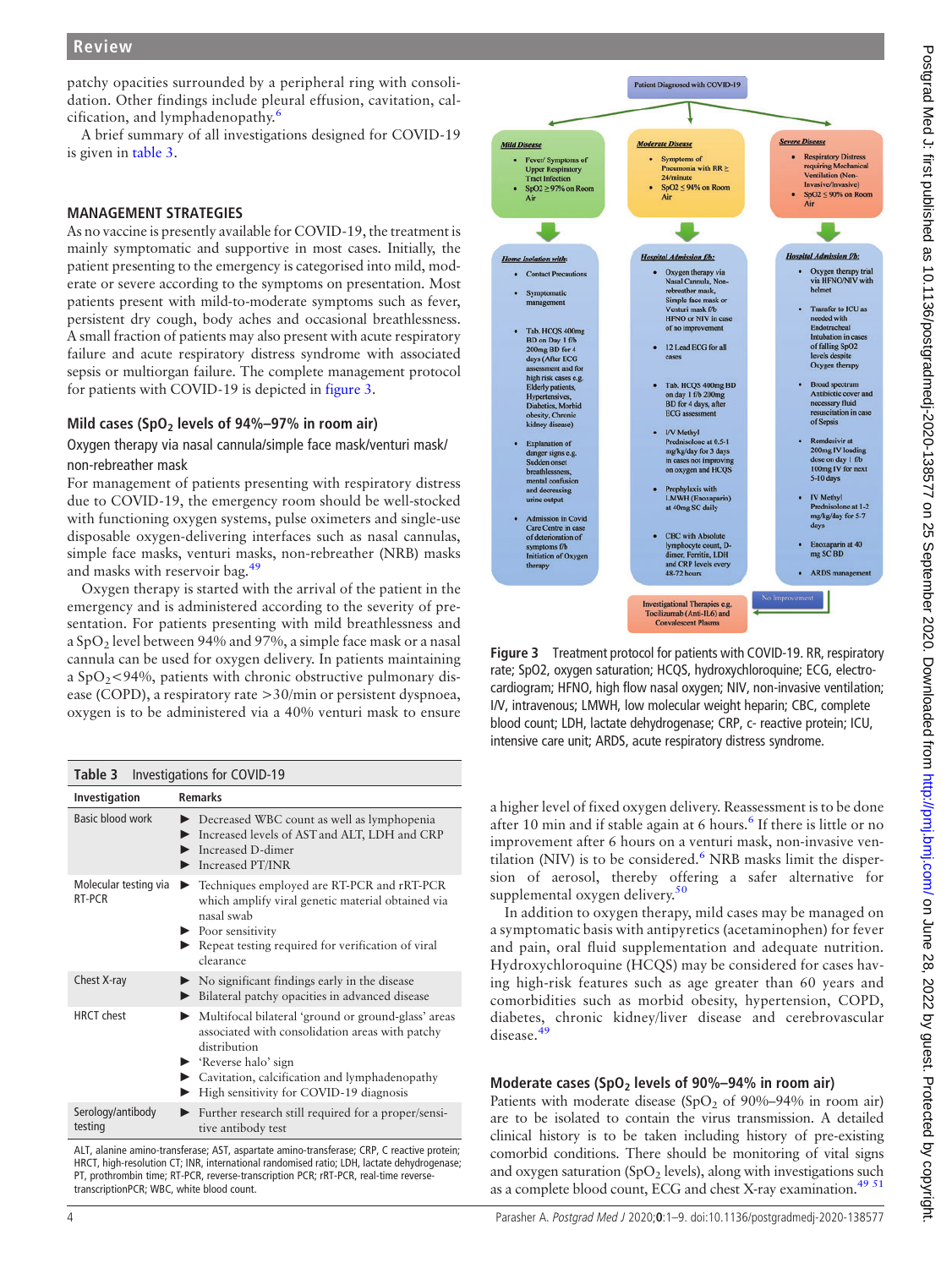## High-flow nasal oxygen (HFNO) therapy and NIV

HFNO therapy is used in these cases where it is not possible to maintain  $SpO<sub>2</sub>>92%$  and/or there is no improvement in dyspnoea through standard oxygen therapy via face mask. The oxygen flow rate in HFNO therapy is roughly 30–40 L/min, and it is to be continuously adjusted according to the clinical response of the patient. It is also found to be beneficial for continuous positive airway pressure (CPAP) breaks between cycles as well as in critically ill patients for whom assisted fibre-optic tracheal intu-bation is required.<sup>[52](#page-8-9)</sup> This therapy should not be used in a hypercapnic patient, and owing to a higher risk of aerosolisation, it must only be used in negative pressure rooms. Patients who do not improve after an hour with flow  $>50$  L/min and FiO2>70% are recommended to be switched over to NIV.

NIV by CPAP has an important role in managing the respiratory failure caused due to COVID-19. NIV is usually administered through a full face mask or an oro-nasal mask, but can also be given via a helmet in order to reduce aerosolisation. CPAP is started with 8–10 cm  $H_2O$  and FiO<sub>2</sub> 60% and adjusted according to patient compliance.<sup>[6](#page-7-3)</sup>

Other therapies in moderate COVID-19 disease include HCQS 400 mg two times per day stat followed by 200 mg two times per day for next 4 days (in cases without evidence of cardiac disease), intravenous methylprednisolone 0.5–1 mg/kg for 3 days (preferably within 48 hours of admission), and anticoagulation via prophylactic dose of low molecular weight heparin (LMWH) (enoxaparin 40 mg per day sub-cutaneous (SC)). $64953$ Antibiotics are recommended for management of secondary bacterial infections. The patient is to be monitored for signs of haemodynamic instability and increased oxygen demand as indicated by the use of accessory muscles of respiration.

Although there have been concerns regarding aerosol generation with the use of HFNO therapy and NIV, negative pressure rooms and administration of oxygen through a well-fitting helmet, respectively, have largely addressed this issue. Patients receiving HFNO therapy should be monitored by personnel who have experience with endotracheal intubation in case the patient does not improve after a short duration or decompensates abruptly.

#### Severe cases (SpO<sub>2</sub> levels  $\leq$ 90% in room air or patients with ARDS)

For patients presenting with severe disease/ARDS, immediate oxygen therapy is to be started at 5 L/min and titrate flow rate for a target of  $SpO<sub>2</sub> \ge 90\%$  in non-pregnant adults and  $SpO<sub>2</sub>$  $\geq$ 92–96% in pregnant patients.<sup>49</sup> As compared to standard oxygen therapy delivered via face mask, HFNO therapy is much more effective in reducing the need for intubation in these cases. In cases of hypercapnia (exacerbation of obstructive lung disease and cardiogenic pulmonary oedema), haemodynamic instability, multiorgan failure, abnormal mental status or worsening of oxygen saturation below 90%, invasive ventilation via endotracheal intubation has to be considered promptly.<sup>[49 51](#page-8-7)</sup>

#### Endotracheal intubation and mechanical ventilation

Endotracheal intubation is usually performed by specialised personnel, after donning all personal protective equipment such as full-body gown, a N95 mask and protective goggles. Preoxygenation with 100% oxygen for 5 min is done via the CPAP method, and if possible, rapid sequence intubation should be preferred. Mechanical ventilation is initiated with lower tidal volumes (4–8 mL/kg body weight) and lower inspiratory pressures (plateau pressure  $<30$  cm H<sub>2</sub>O). In patients with severe ARDS,

prone ventilation for 16–18 hours per day is recommended but requires sufficient human resources and expertise to be performed safely. In patients with moderate or severe ARDS, higher positive end-expiratory pressure (PEEP) is suggested which has the benefits of decreasing trauma due to atelectasis and increased recruitment of alveoli, but can cause complications due to lung over-distension and increase in the pulmonary vascular resistance.<sup>49 51</sup>

Extracorporeal membrane oxygenation (ECMO) for patients with refractory hypoxemia despite endotracheal intubation and mechanical ventilation should be considered if feasible. In COVID-19 patients, ECMO may represent an efficient support in case of refractory hypoxemia and/or cardiogenic/septic shock unresponsive to maximal therapy.<sup>[54](#page-8-10)</sup>

#### MANAGEMENT OF SEPSIS/SEPTIC SHOCK

Septic shock in adults can be confirmed when, along with the background of a definite infection, there is presence of tachycardia, tachypnoea, hyperthermia, increased lactate levels and the requirement of vasopressor support to maintain mean arterial pressure ≥65 mm Hg, all in the absence of hypovolemia.<sup>[49](#page-8-7)</sup> Management includes broad-spectrum antibiotics, fluid resuscitation and vasopressors for prevention/management of shock and peripheral hypo-perfusion. The preferred fluids in cases of septic shock are usually isotonic crystalloids (normal saline and ringer's lactate), given at the rate of at least 30 mL/kg in the first 3 hours. Excess fluid resuscitation may lead to signs of volume overload (raised jugular venous pressure, chest crepitations and hepatomegaly) and requires discontinuation or reduction of intravenous fluids. Dobutamine is to be started if the patient shows signs of poor perfusion and cardiogenic shock despite the ongoing anti-biotic and vasopressor support.<sup>[49 51](#page-8-7)</sup>

## OTHER THERAPIES FOR COVID-19

#### Antibiotics

Although not always recommended in viral pneumonia, an optimum and effective antibiotic regimen helps prevent or manage secondary bacterial infections and sepsis. Macrolides such as azithromycin are quite effective in preventing pulmonary infections in patients with viral pneumonias, in addition to having a significant anti-inflammatory effect on the airways.<sup>[55](#page-8-11)</sup>

#### **Corticosteroids**

Steroids can be used for a short period of time, that is, 3–5 days in patients who show progressive deterioration of oxygen saturation, increased activation of the pro-inflammatory response and rapid worsening of features on chest imaging. Methylprednisolone was the first and only steroid indicated initially, at a dose not exceeding 0.5–1 mg/kg/day for moderate cases and 1–2 mg/kg/ day for severe cases. Higher doses were not recommended in view of the delay in viral clearance due to steroid mediated immunosuppression.[32 49 56 57](#page-7-13)

Recently, dexamethasone has also been found to be effective for decreasing mortality in severe and critically ill cases.<sup>58</sup>

#### Antiviral drugs

The following antiviral drugs have been put to use for COVID-19 patients so far.

#### Remdesivir (CIPREMI/COVIFOR)

It was initially suggested by some preclinical studies that remdesivir has in vitro activity against multiple RNA viruses (including Ebola) and could be beneficial for both prophylaxis and treatment of coronavirus infections.<sup>6</sup> <sup>49 59</sup> Remdesivir is a broadspectrum antiviral agent, and acts by blocking the action of viral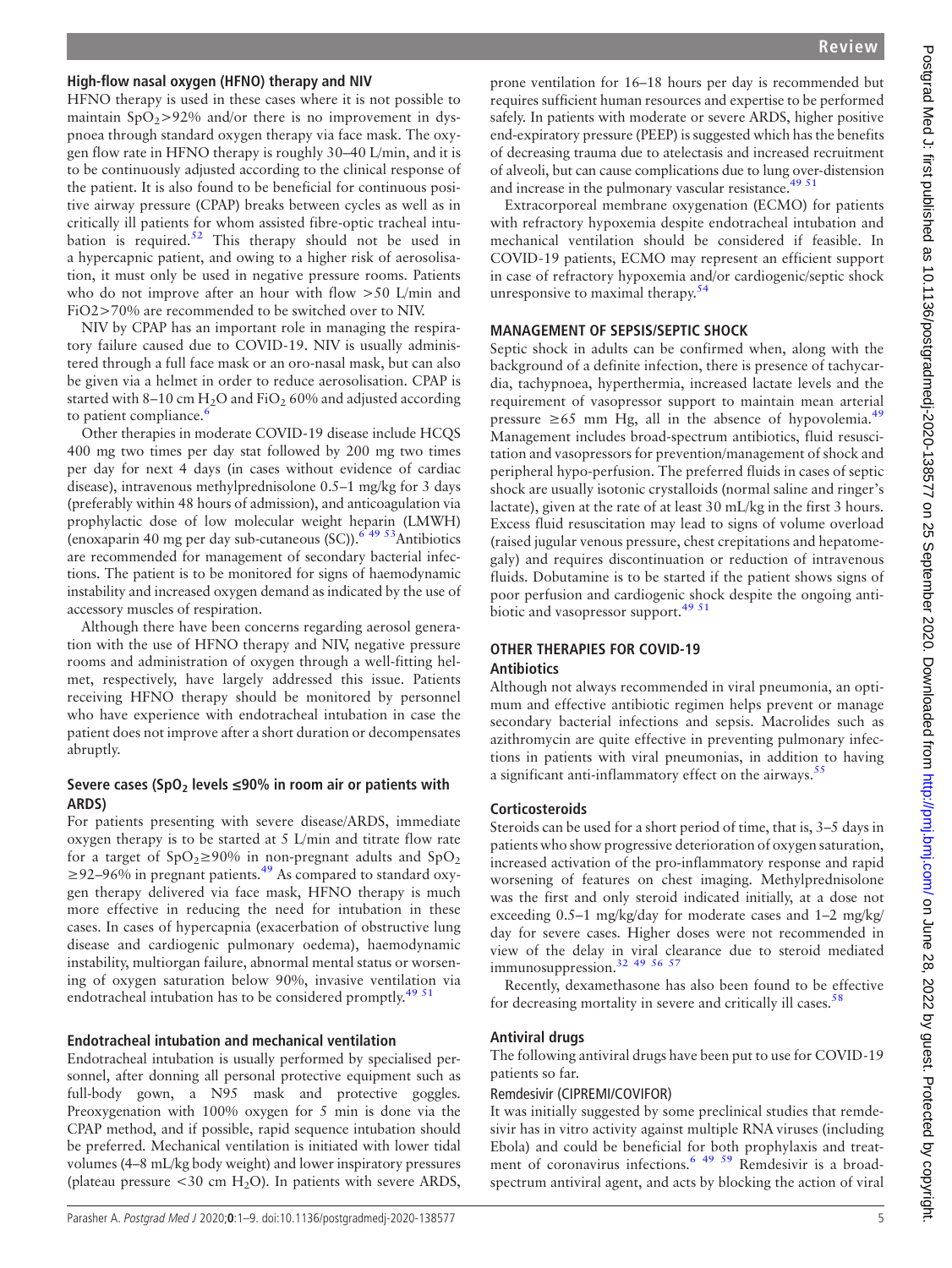RNA-dependent RNA polymerase. This causes evasion of proofreading by viral exoribonuclease, causing a significantly decreased production of viral RNA.<sup>[60](#page-8-13)</sup> In a mouse model of SARS-CoV, remdesivir was observed to reduce the lung viral load and improve pulmonary function.<sup>[61](#page-8-14)</sup> It was used to treat the first case of COVID-19 infection in the USA, who showed rapid improve-ment after 1 day of remdesivir treatment.<sup>[62](#page-8-15)</sup>

In two separate studies, although remdesivir was seen to be superior to placebo in decreasing rates of lower respiratory tract infections and shortening hospital stay, there was no significant difference seen between a 5-day course and a 10-day course of remdesivir.[63 64](#page-8-16) In comparison, therapeutic doses of lopinavir (LPV)/ritonavir (RTV) although did improve pulmonary function, but were not able to reduce virus replication or prevent severe lung damage. Thus, it is indicated that remdesivir has shown more potential than LPV/RTV in the treatment of COVID-19.<sup>65</sup> <sup>66</sup> It may be considered in patients with moderate disease at a loading dose of 200 mg intravenous over 1–2 hours on day 1, followed by 100 mg intravenous daily for 5–10 days. Contraindications to the use of remdesivir include use in children, pregnant or lactating females, and patients with severe hepatic or renal impairment.<sup>[49](#page-8-7)</sup>

Thus, it is implied that remdesivir is best suited for hospitalised patients with COVID-19 having moderate-to-severe disease, and requiring supplemental oxygen therapy. On May 1, 2020, the US Food and Drug Administration (USFDA) gave emergency use approval for remdesivir in patients hospitalised with severe COVID-19; the final approval being given in light of tentative evidence of remdesivir efficacy in such patients. However, it is to be noted that treatment with remdesivir alone is not likely to be sufficient given the high mortality despite its use.

#### Lopinavir/ritonavir (KALETRA)

LPV has been shown to inhibit the coronavirus protease activity in vitro and in animal studies and to lower mortality rates as seen in a cohort study.[67](#page-8-18) Effective dose of LPV is 400 mg orally every 12 hours, and based on the effectiveness of this drug during the previous SARS and Middle East respiratory syndrome virus outbreaks, it was initially seen as a potential treatment option for COVID-19.[68](#page-8-19) However, a recent randomised controlled trial demonstrated no definitive benefit of LPV/RTV therapy as com-pared to routine management protocol.<sup>[69](#page-8-20)</sup>

#### Oseltamivir (TAMIFLU)

Although designed and used against influenza virus outbreaks, oseltamivir (75 mg two times per day for 5 days) was tested for patients with COVID-19 along with standard supportive care in two case series from Wuhan, China. As such, no clear additional benefit of oseltamivir therapy was observed in these patients.<sup>[70 71](#page-8-21)</sup>

#### Favipiravir (FABIFLU)

Favipiravir shows activity against RNA viruses by conversion into the ribofuranosyl triphosphate derivative by host enzymes and subsequent selective inhibition of the viral RNA-dependent RNA polymerase. It was initially discovered by the Toyama Chemical Company in Japan for therapeutic use in resistant cases of influenza. The drug has also shown effectiveness in the treatment of avian influenza and may be an alternative option for the treatment of illness caused by pathogens such as the Ebola virus and COVID-19.[72](#page-8-22)

Favipiravir has been recently launched under the trade name 'FabiFlu' by Glenmark Pharmaceuticals in June 2020 for patients with mild-to-moderate COVID-19, thereby becoming the first approved oral favipiravir medication for the treatment of COVID-19 in India. The recommended dose is 1800 mg two times per day on day 1, followed by 800 mg two times per day

up until day 14. Favipiravir has proven in vitro activity against SARS CoV-2 virus and shows a significant improvement in mildto-moderate cases with COVID-19. It is associated with rapid reduction of the viral load and an early symptomatic improvement.<sup>72</sup> 73

Although individual antiviral drugs have proven to be somewhat effective in mild-to-moderate cases, future strategies should evaluate combination of antiviral agents, or antivirals with other therapeutic approaches, to improve patient outcomes in the critically ill COVID-19 cases.

## Immunomodulatory drugs (tocilizumab, chloroquine and hydroxychloroquine)

#### Tocilizumab

Tocilizumab is a humanised IgG1 monoclonal antibody, directed against the IL-6 receptor and commonly used in the treatment of rheumatoid arthritis, juvenile arthritis and giant cell arteritis. It may be considered in patients with moderate disease having raised inflammatory markers (IL-6) with progressively increasing oxygen demand and in mechanically ventilated patients unresponsive to therapy. The dosage is 8 mg/kg (maximum 800 mg at one time) given slowly in 100 mL normal saline (NS) over 1 hour, which can be repeated once after 12–24 hours if needed. Active tuberculosis and neutropenia are contraindications to the use of tocilizumab[.49 74](#page-8-7) Treatment with tocilizumab, whether administered intravenously or subcutaneously, might reduce the risk of invasive mechanical ventilation or death in patients with severe COVID-19 pneumonia.<sup>75</sup>

#### Chloroquine and hydroxychloroquine

Chloroquine is a widely used antimalarial drug that has been shown to have broad-spectrum antiviral activity.<sup>[76](#page-8-24)</sup> Chloroquine (500 mg every 12 hours) blocks the virus infection by an increase in the endosomal pH required for virus/cell fusion, as well as by preventing SARS-CoV receptor glycosylation.<sup>[77](#page-8-25)</sup> It has shown efficacy in reduction of exacerbation of COVID-19 pneumonia as well as accelerated viral and symptomatic clearance.<sup>[78](#page-8-26)</sup>

HCQS (200 mg every 12 hours) is a chloroquine analogue with a better safety profile and an anti-SARS-CoV activity in vitro.[79](#page-8-27) HCQS was found to be more potent than chloroquine in SARS-CoV-2-infected Vero cells and also shown to be significantly associated with viral load reduction.[80 81](#page-8-28) Although this antiviral effect is seen to be enhanced by the macrolide azithromycin, the combined use of both drugs can lead to an increased incidence of QT interval prolongation and cardiac arrhythmias.<sup>[82](#page-8-29)</sup>

Both chloroquine and HCQS have been observed to have immunomodulatory effects and have the capacity to suppress the massive immune response in COVID-19 (cytokine storm) induced by mediators such as IL-1, IL-6 and IL-10.83 8

## Plasma exchange via convalescent plasma

It was observed that the COVID-19 virus isolated from the bronchoalveolar lavage fluid of a critically ill patient could be neutralised by plasma from several convalescent patients.<sup>85</sup> This therapy may be considered in patients with severe disease who do not show improvement (oxygen requirement is progressively increasing) despite use of steroids. Some important requirements for this procedure include an adequate antibody titre in the convalescent plasma, ABO compatibility and cross-matching of the donor plasma. The recipient should be closely monitored for several hours post-transfusion for any transfusion-related adverse events and its use should be avoided in patients with IgA deficiency or Ig allergies. Dose ranges from 4 to 13 mL/kg, and usually, a single dose of 200 mL is given slowly over 2 hours.<sup>[49](#page-8-7)</sup> To ensure high efficacy via a high antibody titre, the convalescent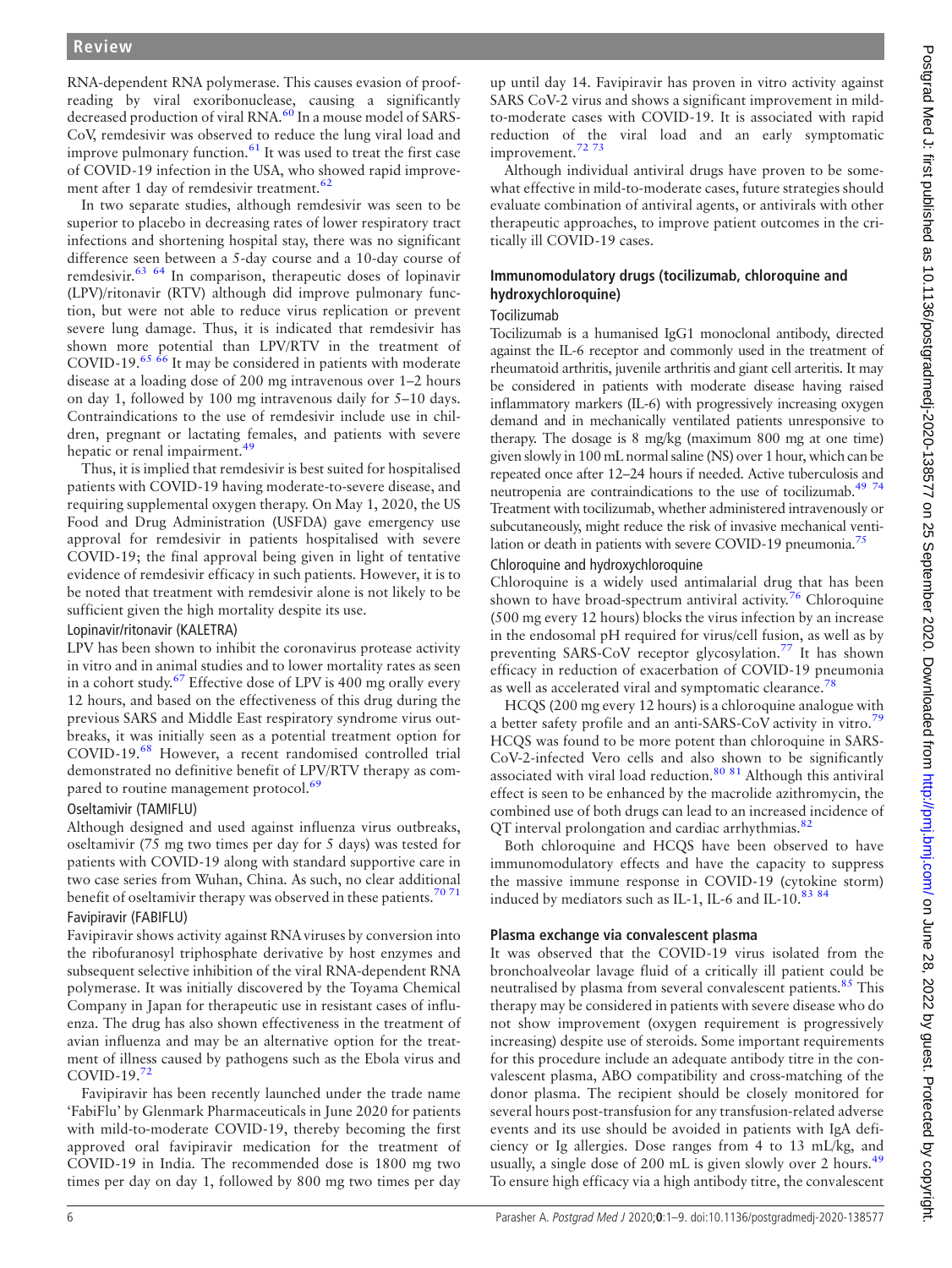plasma has to be collected within 2 weeks of patient recovery from COVID-19[.86](#page-8-32)

#### Supplementary therapies

Prophylactic anticoagulation via low molecular weight heparin (LMWH) (eg, enoxaparin 40 mg SC) should be given for anticoagulation in moderate (once time per day) to severe patients (two times per day) in view of the high risk of thromboembolism. Comorbidities such as associated hypertension, hypothyroidism or diabetes should be managed accordingly. In case of pregnant females presenting with severe disease, needful consultations should be taken from obstetric, neonatal and intensive care specialists. Psychological counselling should be ensured for patients suffering from fear and anxiety in view of being diagnosed with COVID-19.<sup>4</sup>

The various treatment strategies for COVID-19 are summarised in [table 4](#page-6-0).

#### SEARCH FOR A VACCINE

The S glycoprotein of the SARS-CoV-2 is the target for most vaccines under development presently.[87](#page-8-33) Some of the pharmaceutical companies with vaccine development under process have been described below.[88](#page-8-34)

#### Moderna

Moderna Therapeutics announced its first experimental mRNA COVID-19 vaccine (mRNA-1273) in February 2020, ready for

<span id="page-6-0"></span>

| Table 4<br>Management strategies for COVID-19                   |                                                                                                                                                                                                                                                                                                                                                                                                                               |  |
|-----------------------------------------------------------------|-------------------------------------------------------------------------------------------------------------------------------------------------------------------------------------------------------------------------------------------------------------------------------------------------------------------------------------------------------------------------------------------------------------------------------|--|
| Drug/treatment                                                  | <b>Remarks</b>                                                                                                                                                                                                                                                                                                                                                                                                                |  |
| Oxygen therapy                                                  | Nasal cannulas, simple face masks, ven-<br>ture masks or non-rebreather masks for<br>mild cases<br>HFNO therapy or NIV for moderate<br>▶<br>cases<br>Invasive ventilation via endotracheal<br>intubation for severe cases with ARDS                                                                                                                                                                                           |  |
| <b>Antibiotics</b>                                              | • Given to prevent/treat secondary bacter-<br>ial infections<br>Azithromycin is preferred in view of anti-<br>inflammatory action                                                                                                                                                                                                                                                                                             |  |
| Corticosteroids                                                 | > I.V methylprednisolone is recommended<br>in moderate-to-severe cases at 1-2 mg/<br>kg/day for 3 days<br>Recently, dexamethasone has been found<br>to be beneficial in severe cases                                                                                                                                                                                                                                          |  |
| Antiviral drugs                                                 | Remdesivir has shown efficacy in mod-<br>erate cases<br>> Lopinavir/ritonavir have much lower<br>efficacy<br>Subsetant Discrimination School and School and School and School and School and Discrimination Oscillation School and Discrimination Oscillation School and Discrimination Oscillation School and Oscillation School and Oscil<br>Recently launched favipiravir shows<br>some efficacy in mild-to-moderate cases |  |
| Immunomodulatory drugs (anti-<br>interleukins and HCQS)         | Tocilizumab is a IgG1 monoclonal anti-<br>▶<br>body, directed against the IL-6 receptor<br>which is seen to be beneficial in moder-<br>ate-to-severe cases of COVID-19<br>HCQS has shown better efficacy and<br>safety profile as compared to chloroquine                                                                                                                                                                     |  |
| Plasma exchange                                                 | Most beneficial if plasma collected<br>▶<br>within 2 weeks of patient recovery from<br>disease                                                                                                                                                                                                                                                                                                                                |  |
| Anticoagulation<br>$\overline{C}$ of the decoded of<br>$-11510$ | Enoxaparin is indicated in moderate-to-<br>▶<br>severe cases to prevent venous<br>thromboembolism<br>and component to the colorador (ATIV) when there are<br>Little floor                                                                                                                                                                                                                                                     |  |

HCQS, hydroxychloroquine; HFNO, high-flow nasal oxygen; IL, interleukin; NIV, non-invasive ventilation; I.V, intravenous; ARDS, acute respiratory distress syndrome.

human testing. In May, the company announced the vaccine had produced antibodies in all 45 healthy volunteers, ages from 18 to 55, in this initial clinical phase. In early May, the company received permission from the USFDA to start a phase II study of its vaccine and expects to begin a phase III clinical trial in July. INOVIO

#### At the end of April 2020, the company had enrolled 40 healthy volunteers in its phase I clinical trial and is preparing to start a phase II/III clinical trial soon.

## University of Oxford (England)

A clinical trial with more than 500 participants showed that the potential vaccine has an 80% chance for success by using a modified virus to trigger the immune system. The university has partnered with pharmaceutical company AstraZeneca, and a late-stage clinical trial is planned to be initiated by the middle of this year.

#### University of Queensland (Australia)

Preclinical testing has been started in April by growing viral proteins in cell cultures.

## CanSino Biologics and Sinovac Biotech (China)

CanSino Biologics aimed to assess the safety and immunogenicity of a recombinant adenovirus type-5 (Ad5) vectored COVID-19 vaccine expressing the S glycoprotein of the SARS-CoV-2 strain. The vaccine is seen to be tolerable, with humoral responses against SARS-CoV-2 peaking at day 28 postvaccination in healthy adults, and rapid specific Tcell responses noted from day 14 postvaccination. The findings definitely warrant further investigation.<sup>89</sup>

Sinovac Biotech's COVID-19 vaccine candidate, dubbed Corona Vac, induced neutralising antibodies 14 days after vaccination. More than 90% of the 600 healthy volunteers in the phase 2 part of the phase  $1/2$  study showed the immune response.<sup>90</sup>

#### Other pharmaceutical companies

Johnson & Johnson have announced the initiation of early-stage human clinical trials in late July. Pfizer has also teamed up with a German company to develop a vaccine; their initial clinical trial with 200 participants is already underway in April. Human testing has already been started in the USA in early May.

#### ICMR, NIV AND Zydus Cadila (India)

Recently, two COVID-19 vaccine candidates—Covaxin, developed by Bharat Biotech in collaboration with the Indian Council of Medical Research (ICMR) and the National Institute of Virology (NIV), and  $ZyCov-D$  vaccine by Zydus Cadila—have been approved for phase II and phase III human clinical trials, by the Drug Controller General of India.<sup>[91](#page-8-37)</sup>

## **CONCLUSION**

The COVID-19 pandemic is now an international health emergency. Transmission via close contact from person to person has rapidly amplified the spread of disease, making it even more difficult to contain its spread in the community. The patient may be completely asymptomatic with a positive swab test, may present with a mild influenza-like illness or may present with serious symptoms that require hospitalisation. There is presently no effective antibody test available for rapid diagnosis, but HRCT scans of the chest have been seen to be quite sensitive and specific. In the absence of an effective vaccine, treatment is mainly supportive with oxygen therapy, antivirals, steroids, HCQS and antibiotics. Complicated cases and cases refractory to standard therapy may require immunomodulatory drugs and plasma exchange therapy via convalescent sera from recovered patients. Advances in viral genetic sequencing and technology have certainly paved the way for the development of a vaccine for COVID-19, with many pharmaceutical corporations already having started human trials.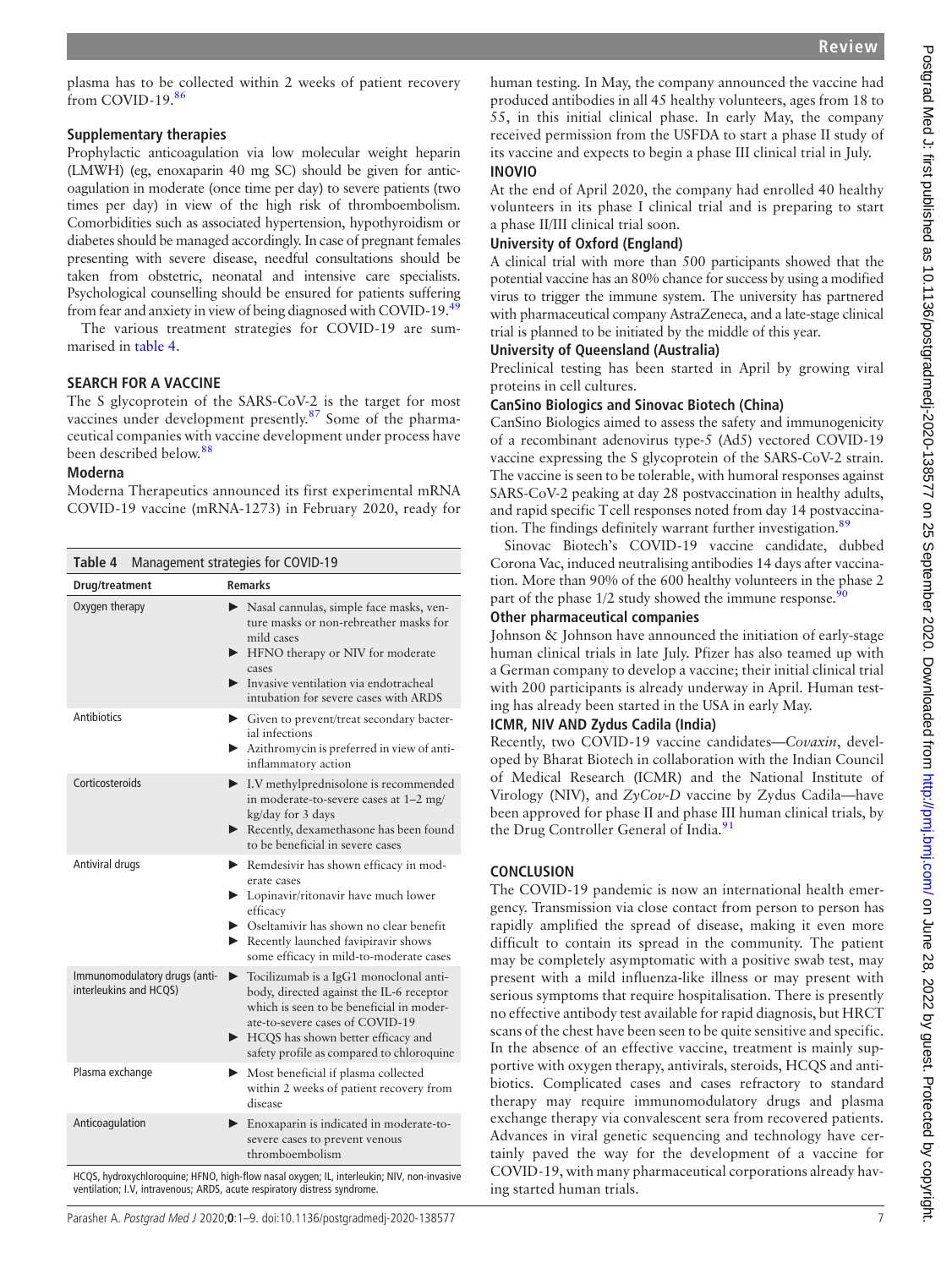## Main messages

- ► The COVID-19 pandemic has now spread all across the globe, causing significant morbidity and mortality.
- ► To date, there is still a dire need of an effective, rapid and sensitive serology test for COVID-19.
- ► Several new and effective treatment options are now available, including antivirals, immunomodulators, corticosteroids and plasma exchange therapy.
- $\blacktriangleright$  The search for a potent vaccine has been initiated by many pharmaceutical institutions around the world, with many countries having started human clinical trials.

## Key references

- 1. Yuki K, Fujiogi M, Koutsogiannaki S. COVID-19 pathophysiology: a review [published online ahead of print, 20 April 2020]. Clin Immunol 2020;215:108427. doi:10.1016/j.clim.2020.108427.
- 2. Cascella M, Rajnik M, Cuomo A, et al. Features, evaluation and treatment coronavirus (COVID-19). Stat Pearls [Internet]. Treasure Island (FL): Stat Pearls Publishing, 2020 Jan. (Last Updated 18 May 2020).
- 3. Available [https://www.mohfw.gov.in/pdf/Clinical/Management/](https://www.mohfw.gov.in/pdf/Clinical/Management/Protocol/for/COVID-19.pdf) [Protocol/for/COVID-19.pdf.](https://www.mohfw.gov.in/pdf/Clinical/Management/Protocol/for/COVID-19.pdf) (accessed 20 Jun 2020).
- 4. Available [https://www.who.int/docs/default-source/coronavir](https://www.who.int/docs/default-source/coronaviruse/clinical-management-of-novel-cov.pdf) [use/clinical-management-of-novel-cov.pdf.](https://www.who.int/docs/default-source/coronaviruse/clinical-management-of-novel-cov.pdf) (accessed 20 Jun 2020).

#### Current research questions

- ► What are the obstacles in developing a rapid, effectivce and sensitive serology test for COVID-19?
- ► Can the early implementation of HFNO and NIV improve patient prognosis in moderate to severe cases?
- Are re-infections possible in individuals already once affected by the disease?
- Can herd immunity boost the fight against COVID-19?

Contributors AP did the research and compilation of the literature as well as the editing and final submission of the manuscript.

Funding The author has not declared a specific grant for this research from any funding agency in the public, commercial or not-for-profit sectors.

#### Competing interests None declared.

Patient consent for publication Not required.

Provenance and peer review Not commissioned; externally peer reviewed.

This article is made freely available for use in accordance with BMJ's website terms and conditions for the duration of the COVID-19 pandemic or until otherwise determined by BMJ. You may use, download and print the article for any lawful, noncommercial purpose (including text and data mining) provided that all copyright notices and trade marks are retained.

#### ORCID iD

Anant Parasher <http://orcid.org/0000-0002-5573-3231>

#### **REFERENCES**

- <span id="page-7-0"></span>Yuki K, Fujiogi M, Koutsogiannaki S. COVID-19 pathophysiology: a review [published online ahead of print, 2020 Apr 20]. [Clin Immunol.](https://dx.doi.org/10.1016/j.clim.2020.108427) 2020; 215:108427.
- 2 Ksiazek TG, Erdman D, Goldsmith CS, et al. Group A novel coronavirus associated with severe acute respiratory syndrome. [N Engl J Med](https://dx.doi.org/10.1056/NEJMoa030781) 2003;348:1953-66.
- <span id="page-7-1"></span>3 Li Q, Guan X, Wu P, et al. Early transmission dynamics in Wuhan, China, of novel coronavirus-infected pneumonia. [N Engl J Med](https://dx.doi.org/10.1056/NEJMoa2001316) 2020;382:1199-207.
- Zheng M, Gao Y, Wang G, et al. Functional exhaustion of antiviral lymphocytes in COVID-19 patients. [Cell Mol Immunol](https://dx.doi.org/10.1038/s41423-020-0402-2) 2020.
- 5 Zhang J, Litvinova M, Wang W, et al. Evolving epidemiology and transmission dynamics of coronavirus disease 2019 outside Hubei province, China: a descriptive and modelling study. [Lancet Infect Dis](https://dx.doi.org/10.1016/S1473-3099(20)30230-9) 2020;20:793–802.
- <span id="page-7-3"></span>6 Cascella M, Rajnik M, Cuomo A, et al., Features, evaluation and treatment coronavirus (COVID-19). Stat pearls [internet]. Treasure Island (FL): Stat Pearls Publishing, Jan 2020.
- <span id="page-7-2"></span>7 He Y, Wang J, Li F, et al. Main clinical features of COVID-19 and potential prognostic and therapeutic value of the microbiota in SARS-CoV-2 Infections. [Front Microbiol](https://dx.doi.org/10.3389/fmicb.2020.01302) 2020;11:1302.
- 8 Available<https://www.worldometers.info/coronavirus/> (accessed 6 July 2020)
- 9 Bosch BJ, van der Zee R, de Haan CA, et al. The coronavirus spike protein is a class I virus fusion protein: structural and functional characterization of the fusion core complex. [J Virol](https://dx.doi.org/10.1128/jvi.77.16.8801-8811.2003) 2003;77:8801–11.
- <span id="page-7-4"></span>10 Li W, Moore MJ, Vasilieva N, et al. Angiotensin-converting enzyme 2 is a functional receptor for the SARS coronavirus. [Nature](https://dx.doi.org/10.1038/nature02145) 2003;426:450–4.
- <span id="page-7-5"></span>11 Chen Y, Guo Y, Pan Y, et al. Structure analysis of the receptor binding of 2019-nCoV [published online ahead of print, 2020 Feb 17]. [Biochem Biophys Res Commun](https://dx.doi.org/10.1016/j.bbrc.2020.02.071) 2020;525:135–40.
- 12 Walls AC, Park YJ, Tortorici MA, et al. Structure, function, and antigenicity of the SARS-CoV-2 spike glycoprotein. [Cell](https://dx.doi.org/10.1016/j.cell.2020.02.058) 2020;181:281-292.e6.
- 13 Letko M, Marzi A, Munster V. Functional assessment of cell entry and receptor usage for SARS-CoV-2 and other lineage B beta coronaviruses. [Nat Microbiol](https://dx.doi.org/10.1038/s41564-020-0688-y) 2020;5:562–9.
- <span id="page-7-6"></span>14 Ou X, Liu Y, Lei X, et al. Characterization of spike glycoprotein of SARS-CoV-2 on virus entry and its immune cross-reactivity with SARS-CoV. [Nat Commun](https://dx.doi.org/10.1038/s41467-020-15562-9) 2020;11:1620.
- 15 Li T, Zhang Y, Fu L, et al. siRNA targeting the leader sequence of SARS-CoV inhibits virus replication. [Gene Ther](https://dx.doi.org/10.1038/sj.gt.3302479) 2005;12:751-61.
- 16 Li W, Moore MJ, Vasilieva N, et al. Angiotensin-converting enzyme 2 is a functional receptor for the SARS coronavirus. [Nature](https://dx.doi.org/10.1038/nature02145) 2003;426:450–4.
- 17 Belouzard S, Chu VC, Whittaker GR. Activation of the SARS coronavirus spike protein via sequential proteolytic cleavage at two distinct sites. [Proc Natl Acad Sci U S A](https://dx.doi.org/10.1073/pnas.0809524106) 2009;106:5871–6.
- <span id="page-7-7"></span>18 Belouzard S, Millet JK, Licitra BN, et al. Mechanisms of coronavirus cell entry mediated by the viral spike protein. [Viruses](https://dx.doi.org/10.3390/v4061011) 2012;4:1011-33.
- <span id="page-7-8"></span>19 Available [https://www.wikidoc.org/index.php/File:Coronavirus\\_replication.png](https://www.wikidoc.org/index.php/File:Coronavirus_replication.png (accessed 10 Jun 2020)) [\(accessed 10 Jun 2020\)](https://www.wikidoc.org/index.php/File:Coronavirus_replication.png (accessed 10 Jun 2020))
- 20 Lai MM, Cavanagh D. The molecular biology of coronaviruses. [Adv Virus Res](https://dx.doi.org/10.1016/S0065-3527(08)60286-9) 1997;48:1–100.
- 21 Yang N, Shen HM. Targeting the endocytic pathway and autophagy process as a novel therapeutic strategy in COVID-19. [Int J Biol Sci](https://dx.doi.org/10.7150/ijbs.45498) 2020;16:1724-31.
- 22 Mason RJ. Pathogenesis of COVID-19 from a cell biology perspective. [Eur Respir J](https://dx.doi.org/10.1183/13993003.00607-2020) 2020;55:2000607.
- 23 Wu Z, McGoogan JM. Characteristics of and important lessons from the coronavirus disease 2019 (COVID-19) outbreak in China: summary of a report of 72314 cases from the Chinese centre for disease control and prevention. [JAMA](https://dx.doi.org/10.1001/jama.2020.2648) 2020;323:1239.
- <span id="page-7-9"></span>24 Wan Y, Shang J, Graham R, et al. Receptor recognition by novel coronavirus from Wuhan: an analysis based on decade-long structural studies of SARS. [J Virol](https://dx.doi.org/10.1128/JVI.00127-20) 2020;94: e00127–20.
- 25 Hoffmann M, Kleine-Weber H, Schroeder S, et al. SARS-CoV-2 cell entry depends on ACE2 and TMPRSS2 and is blocked by a clinically proven protease inhibitor. [Cell](https://dx.doi.org/10.1016/j.cell.2020.02.052) 2020;181:271–280.e8.
- <span id="page-7-10"></span>26 Sims AC, Baric RS, Yount B, et al. Severe acute respiratory syndrome coronavirus infection of human ciliated airway epithelia: role of ciliated cells in viral spread in the conducting airways of the lungs. [J Virol](https://dx.doi.org/10.1128/JVI.79.24.15511-15524.2005) 2005;79:15511-24.
- <span id="page-7-11"></span>27 Tang NL, Chan PK, Wong CK, et al. Early enhanced expression of interferon-inducible protein-10 (CXCL-10) and other chemokines predicts adverse outcome in severe acute respiratory syndrome. [Clin Chem](https://dx.doi.org/10.1373/clinchem.2005.054460) 2005;51:2333-40.
- 28 Xu Z, Shi L, Wang Y, et al. Pathological findings of COVID-19 associated with acute respiratory distress syndrome. [Lancet Respir Med](https://dx.doi.org/10.1016/S2213-2600(20)30076-X) 2020;8:420-2.
- <span id="page-7-12"></span>29 Available [https://www.who.int/news-room/commentaries/detail/modes-of](https://www.who.int/news-room/commentaries/detail/modes-of-transmission-of-virus-causing-COVID-19-implications-for-ipc-precaution-recommendations (accessed 10 Jun 2020))[transmission-of-virus-causing-COVID-19-implications-for-ipc-precaution](https://www.who.int/news-room/commentaries/detail/modes-of-transmission-of-virus-causing-COVID-19-implications-for-ipc-precaution-recommendations (accessed 10 Jun 2020))[recommendations \(accessed 10 Jun 2020\)](https://www.who.int/news-room/commentaries/detail/modes-of-transmission-of-virus-causing-COVID-19-implications-for-ipc-precaution-recommendations (accessed 10 Jun 2020))
- 30 Liu J, Liao X, Qian S, et al. Community transmission of severe acute respiratory syndrome coronavirus 2, Shenzhen, China. [Emerg Infect Dis](https://dx.doi.org/10.3201/eid2606.200239) 2020;
- 31 Chan J, Yuan S, Kok K, et al. A familial cluster of pneumonia associated with the 2019 novel coronavirus indicating person-to-person transmission: a study of a family cluster. [Lancet](https://dx.doi.org/10.1016/S0140-6736(20)30154-9) 2020;395:514-23.
- <span id="page-7-13"></span>32 Huang C, Wang Y, Li X, et al. Clinical features of patients infected with 2019 novel coronavirus in Wuhan, China. [Lancet](https://dx.doi.org/10.1016/S0140-6736(20)30183-5) 2020;395:497-506.
- 33 Burke RM, Midgley CM, Dratch A, et al. Active monitoring of persons exposed to patients with confirmed COVID-19: United States, January–February 2020. [MMWR](https://dx.doi.org/10.15585/mmwr.mm6909e1external) [Morb Mortal Wkly Rep](https://dx.doi.org/10.15585/mmwr.mm6909e1external) 2020.
- 34 Ong SW, Tan YK, Chia PY, et al. Air, surface environmental, and personal protective equipment contamination by severe acute respiratory syndrome coronavirus 2 (SARS-CoV-2) from a symptomatic patient. [JAMA](https://dx.doi.org/10.1001/jama.2020.3227) 2020;323:1610.